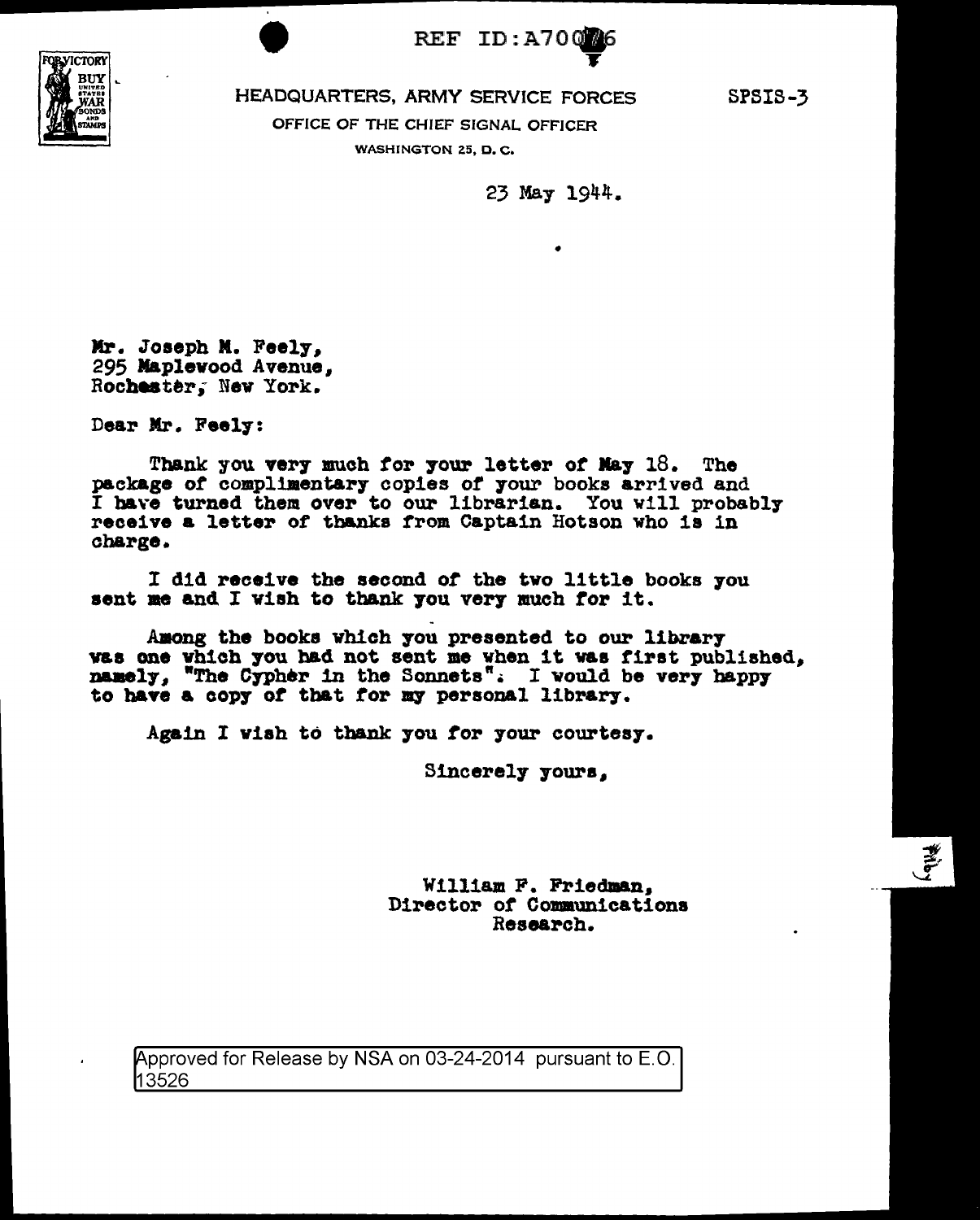REF ID:  $\frac{1}{2}$ 0076<br>ARLINGTON HALL STATION h;\_,, LI~.~~# -~~· Asst. Conunandant:T ----Dir. of Com. Research V ----Administrative Officer ------Asst. Admin. Officer ---- ----- ------- h d jut ant -------A t. Adjutant ----------------- ef, Adm.in. Branch Asst. Adjutant<br>
Chief, Admin. Branch<br>
Info. & Liaison Branch<br>
Chief, A Branch Chief, B Branch<br>Chief, C Branch<br>Chief, D Branch Chief, C Branch<br>Chief, D Branch<br>Chief, E Branch \_\_\_\_\_\_\_\_\_ \_ -------Chief, E Branch \_\_\_ \_,\_ \_\_\_\_\_\_ \_ Chief, F Branch ------ \_\_\_\_ Chief, G Branch ---------- .<br>.<br>. 2a Sig.Serv.Bn. Dir. of Training Property Officer Intelligence Officer<br>Personnel Officer Personnel Officer ----- ---------- Provost Marshal -----Post Engineer ----------- ------- -------------- Classified Mail Room -----·Secretary to c.o. ----- ------General Files · -------  $\overline{-}201$  Files Comments-and- Retul"n----- -----Recommendations ------- ------ ---------- I~ *Io* rma ti on and Return ----- \_\_\_\_ Information and Forwarding -~-- Information and File  $\frac{1}{2}$ Signature, if approved See Note on Back<br>
As Requested As Requested<br>As Discussed Nour Action See Note on Back<br>As Requested<br>Iour Action<br>Your Action<br>Necessity Peely Books. Herenitz Feely books. by Jon: Pse return Shave witten a letter four witten a result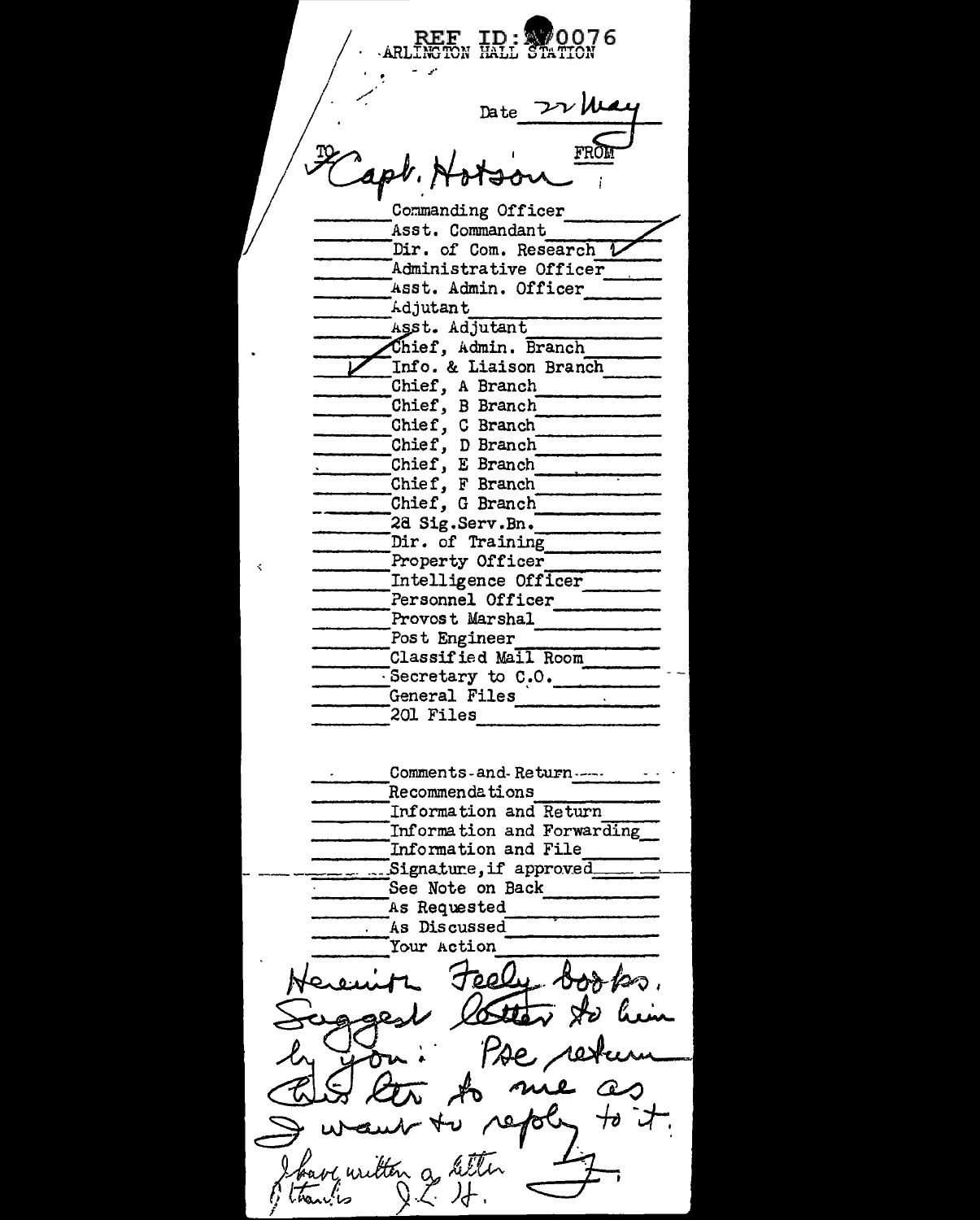REF ID:A*0*076  $~$ ARLINGTON HALL STATION Date 20 may 44 FROM Zapt Hottory Asst. Commandant Dir. cf Com. Research L<br>Administrative Officer Administrative Officer ----- ---- <sup>~</sup>s st. Admin. Officer . ----Adjutant ----- ----- st. Adjutant ----------- hief, Admin. Branch;......, \_\_\_ \_ Info. & Liaison Branch<br>Chief, A Branch Chief, B Branch<br>Chief, C Branch \_\_\_\_\_ \_ Chief, D Branch Chief, E Branch ---- \_\_\_\_ Chief, F Branch ------- \_\_\_\_\_\_ \_ Chief, G Branch Chief, G Branch<br>2a Sig.Serv.Bn.<br>Dir. of Training Dir. of Training<br>Property Officer Property Officer<br>Intelligence Officer Personnel Officer<br>Provost Marshal<br>Post Engineer<br>Classified Mail Room Provost Marshal Classified Mail Room<br>
Secretary to C.O.<br>
General Files<br>
201 Files<br>
Comments and Return<br>
Recommendations<br>
Information and Return<br>
Information and Forwarding<br>
Information and File<br>
Signature, if approved Information and File<br>Signature, if approved<br>See Note on Back<br>As Requested<br>As Discussed See Note on Back<br>As Requested Your Action asport this man to make The stuff's Queen brit it will ughs of that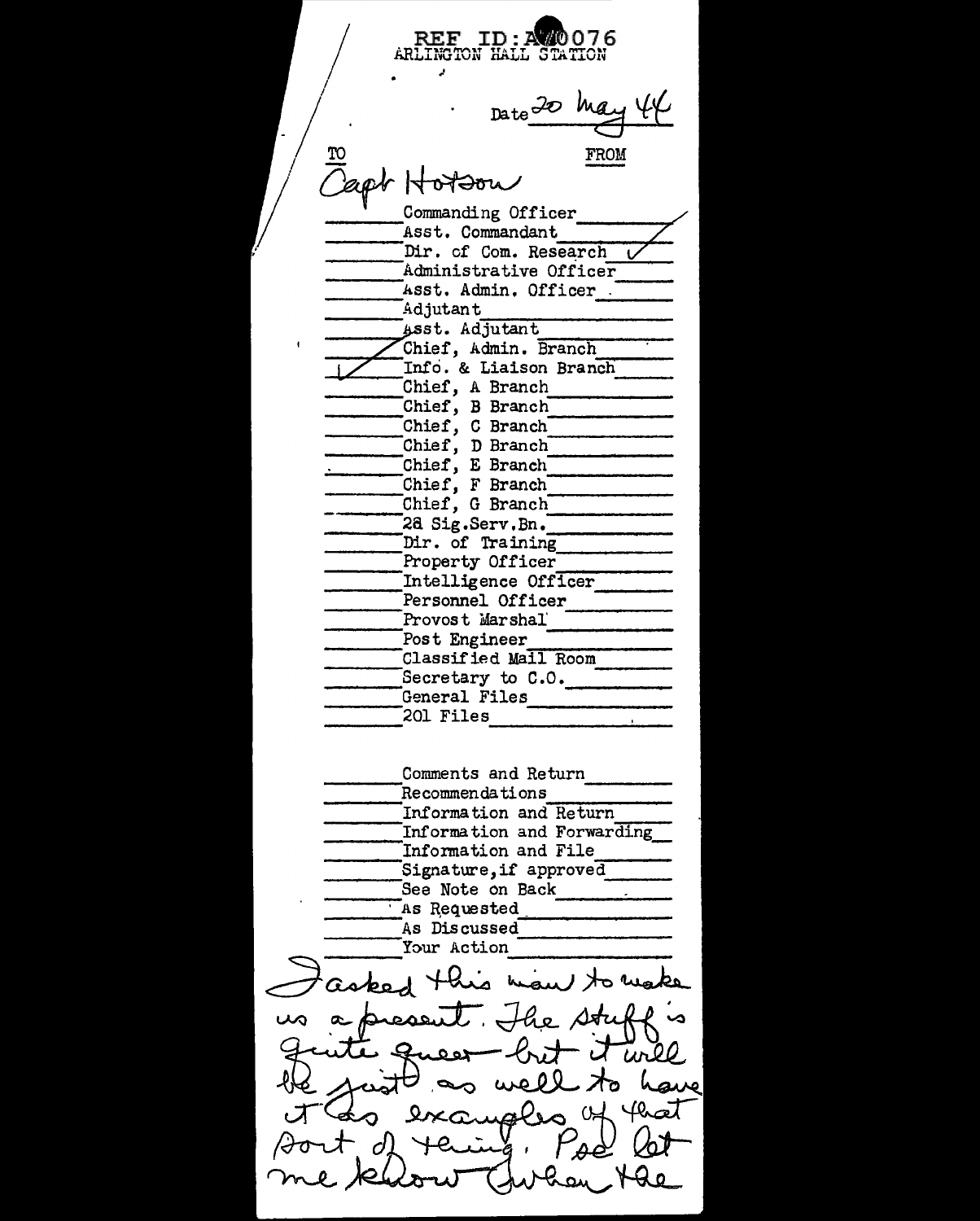books REE ID: A7000 is not clear how the package will be addressed - magbe to me + maybe not.